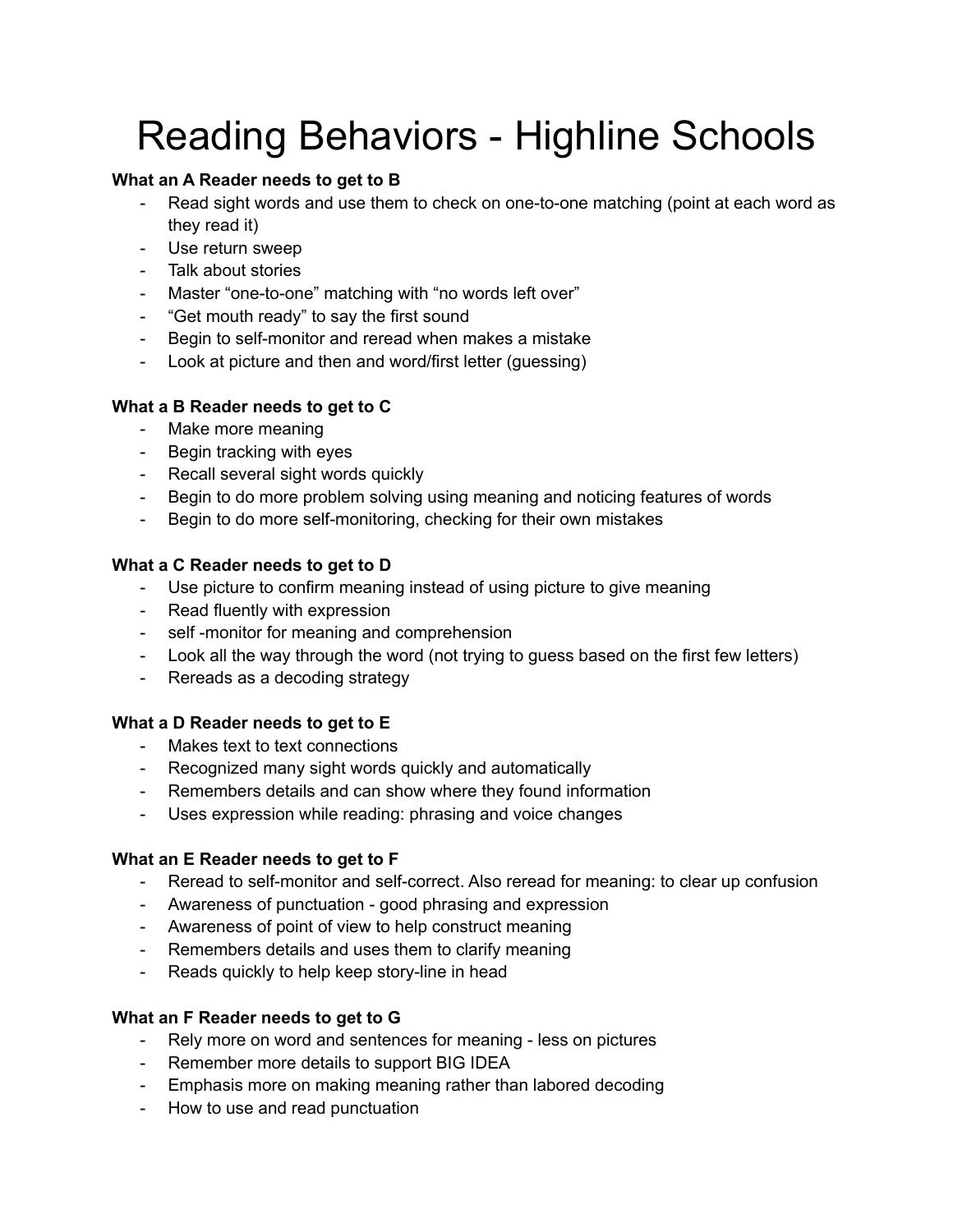- Transferring knowledge/patterns of known to unknown words

# **What a G Reader needs to get to H**

- Read complex sentences that carry over several pages
- Read fluently and rapidly
- Have a variety of strategies for figuring out new words
- Re-reads for meaning, fluency and phrasing
- Retell stories with details in order
- Search for meaning while reading stopping to think, question, wonder, infer, connect

# **What an H Reader needs to get to I**

- Ability to use more complex word solving skills (word study)
- Reading stamina (longer texts)
- Ability to infer more deeply
- Ability to use other supports than pictures use more context clues

#### **What an I Reader needs to get to J**

- Needs more stamina to begin chapter books
- Rely less on pictures and more on text
- Language becomes more difficult, needs to understand unfamiliar technical vocabulary
- Ability to follow a character throughout an entire story
- Know the end chapter is not end of story
- Express **their own** thoughts and opinions

#### **What a J Reader needs to get to K**

- Ability to read longer texts
- Different writing styles and genres
- Technical language
- Silent reading

#### **What a K Reader needs to get to L**

- Needs to sustain reading longer texts with sophisticated plots and characters
- Text with different formats: diary, poetry, narrative poetry, biographies, chapter books, etc.

# **What an L Reader needs to get to M**

- Stamina in reading
- Sustain meaning reading longer texts with sophisticated plots and characters
- Make sense of a variety of formulas: diary, poetry, narrative poetry, biographies, chapter books, etc.
- Ability to learn new information/words

# **What an M Reader needs to get to N**

- More stamina